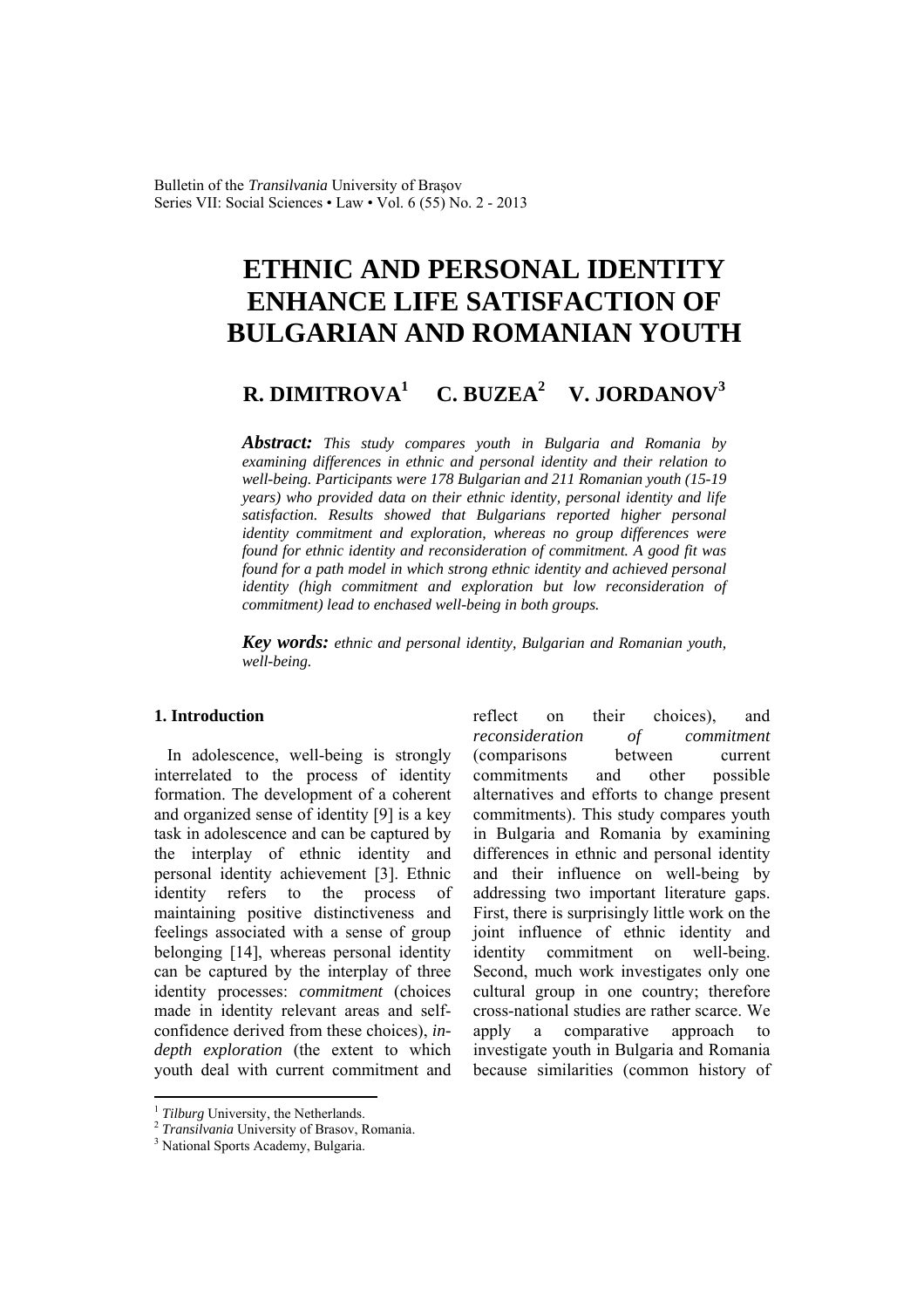post-communism) and differences (economic development) in these countries may be particularly salient in affecting youths' identity processes.

# **2. Identity and Well-Being**

Erik Erikson [9] was the first to suggest that a coherent sense of identity is a core task for adolescents. Based on his seminal work, Marcia [11] proposed an identity status model that distinguished four identity statuses, based on the amount of exploration and commitment of adolescent experiences. The combination of exploration and commitment leads to four different identity statuses of *achievement* (exploration leading to identity commitments), *foreclosure* (commitments without much exploration), *moratorium* (exploration of different alternatives without clear commitments) and *diffusion* (lack of exploration of identity alternatives). Recently, more nuanced models of identity formation that take into account developmental process in identity have been proposed [10], [13]. For example, Meeus and colleagues [3] proposed a three-factor identity model focused on the developmental dynamics in identity formation by including commitment, in-depth exploration, and reconsideration of commitment.

Closely related to personal identity is ethnic identity, as another central issue for adolescents. Ethnic identity refers to maintaining positive feelings and a positive sense of ethnic group membership [14]. Extant research has shown that both personal and ethnic identity relate to psychological well-being and adjustment. Across different groups, strong ethnic identity has been consistently found to promote enhanced levels of well-being [16-17], [19]. However, in contrast to the widely investigated relation between ethnic identity and well-being, little research has

been devoted to the joint relation of both personal and ethnic identities to psychological outcomes, a gap this study was designed to address in a sample of Bulgarian and Romanian youth.

# **3. The Current Study**

This study was set up to examine whether youth from two neighbor countries (Bulgaria and Romania) with a similar post-communist history differ in their levels of personal and ethnic identity and how these identity domains jointly contribute to their well-being. We choose Bulgaria and Romania because both countries have undergone a dynamic period of economic and political transition following the fall of the communism in the late 1990s. These transitions were also followed by vivid increase of ethnonationalistic feelings and strong sense of ethnic identity [18]. Therefore, we sought to investigate these relevant processes for adolescents from two intriguing contexts for the study of identity and well-being. In so doing, we address two primary research questions:

(1) Do youth in Bulgaria and Romania differ from each other with respect to their identity processes? In line with prior research (Dimitrova et al., 2013), we expect higher scores of each identity domain in Bulgarian than Romanian youth (Hypothesis 1).

(2) To what extent identity relates to psychological well-being of youth in the two countries? Consistent with prior work [16] we test a model on how youths' psychological outcomes are influenced by their personal and ethnic identity. In line with the hypothesized model and previous research, we expect direct relations between personal and ethnic identity and psychological well-being (Hypothesis 2).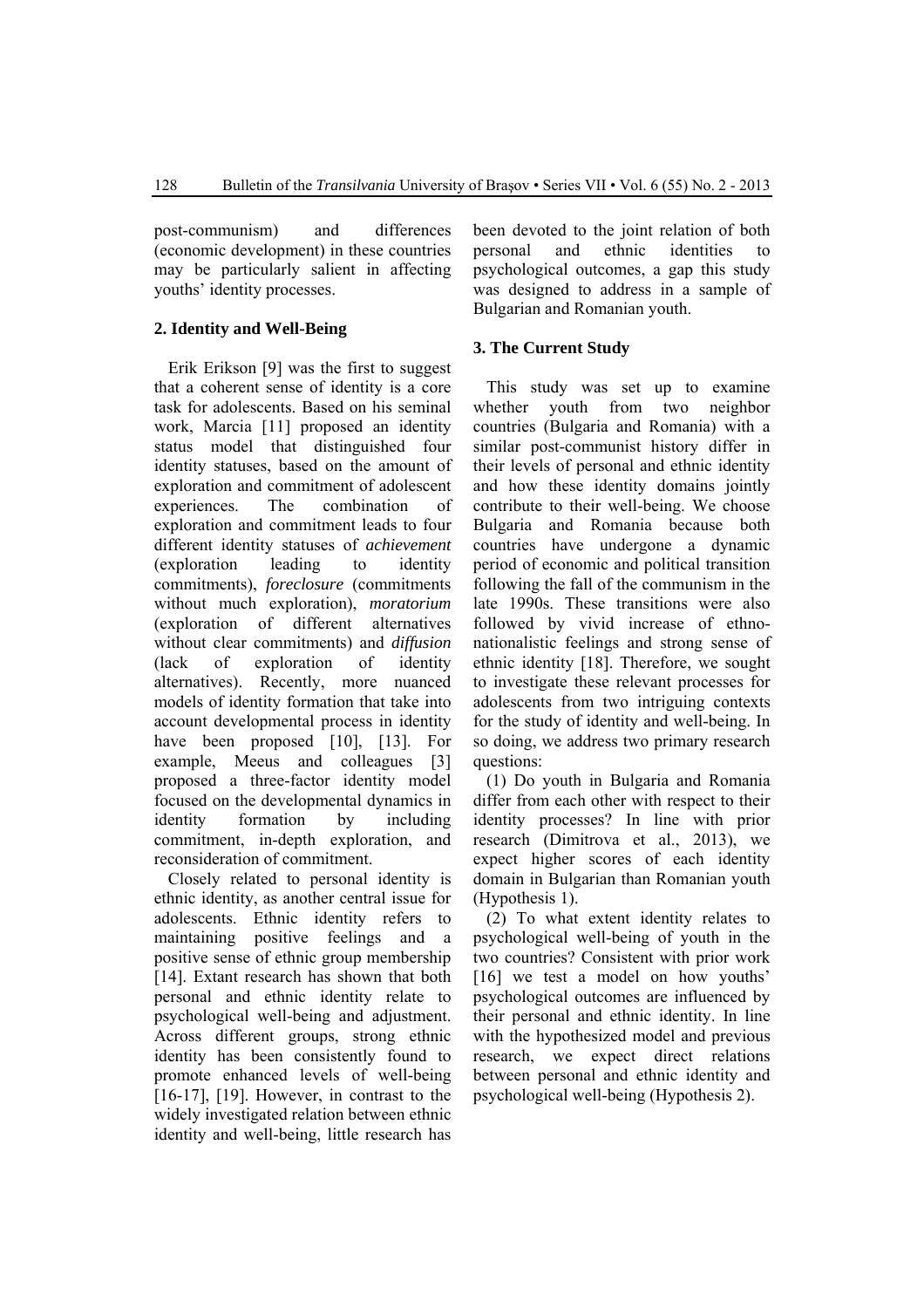#### **4. Method**

*Samples and Procedure*. Data were collected from a total of 178 Bulgarian and 211 Romanian adolescents with a mean age of 16.96 years  $(SD = .75)$ . The samples were recruited from a total of four public high schools in Sofia (Bulgaria) and Brasov (Romania) from June to October 2012. Students were interviewed with a paper and pencil questionnaires in classrooms following school permissions to conduct the study.

*Measures. Demographic Characteristics*. Information about participant's age, gender, ethnicity, and family SES was collected.

*Personal Identity*. We employed the U-MICS [3-4] to assess the three-factor personal identity model in both countries. The U-MICS consists of 13 items rated on a response scale ranging from 1 (*completely untrue*) to 5 (*completely true*) such as "My education/best friend gives me certainty in life" (commitment), "I think a lot about my education/best friend" (in-depth exploration), and "I often think it would be better to try to find a different education/best friend" (reconsideration of commitment). Reliability of the U-MICS subscales, in terms of Cronbach's alphas, was found to be adequate for our samples with values in the range of  $\alpha$  = .78 and  $\alpha$  = .84.

*Ethnic Identity* was measured with nineitem scale [6-7] with responses given on five-point Likert scale ranged from 1 (*totally disagree)* to 5 (*absolutely agree*). Sample items were: "I feel that I am part of my ethnic culture (e.g. Bulgarian / Romanian)"; "I am proud to be a member of my ethnic group" and "I like being Bulgarian/Romanian". Cronbach's alphas were  $\alpha$  = .72 (Bulgarian) and  $\alpha$  = .85 (Romanian).

*Well-Being* was measured with the Satisfaction with Life Scale [5], [15], using 5 items evaluated on a 7-point scale  $(1 =$  *strongly disagree*, 7 = *strongly agree*). Sample items are "In most ways my life is close to my ideal" and "I am satisfied with life" and showed an internal consistency of  $\alpha$  = .72 (Bulgarian) and  $\alpha$  = .74 (Romanian).

# **5. Results**

In addressing our first hypothesis, we examined group differences in identity between Bulgarian and Romanian groups, using multivariate analyses of covariance. Next, we tested our second hypothesis concerning the relation of identity on psychological outcomes in Bulgarian and Romanian groups using a multigroup path analysis [1]. Fit indices adopted to interpret the model fit were the  $\chi^2$  test, the root mean square error of approximation (RMSEA: recommended value  $\leq$  0.08) and the comparative fit index (CFI; recommended value  $\geq$  . 90) [2], [12].

First, we applied a MANCOVA with group (2 levels) as independent variable, personal identity (commitment, in-depth exploration and reconsideration of commitment), ethnic identity and wellbeing as dependent variables and SES, gender and age as covariates. The multivariate test was significant, Wilks' lambda = .96,  $F(1, 387) = 2.83$ ,  $p < .01$ , (partial)  $\eta^2$  = .036. The analyses revealed a significant group effect for personal identity commitment and exploration. Specifically, Bulgarians reported higher personal identity commitment  $(F(1, 387))$  = 8.17,  $p < .001$ ,  $\eta^2 = .021$ ) and exploration  $(F(1, 387) = 7.22, p < .001, \eta^2 = .018),$ whereas no group differences were found for ethnic identity, reconsideration of commitment and life satisfaction.

Second, we tested our second hypothesis in a path model using AMOS [1]. Multigroup analyses testing direct relations among identity and well-being in Bulgarian and Romanian groups were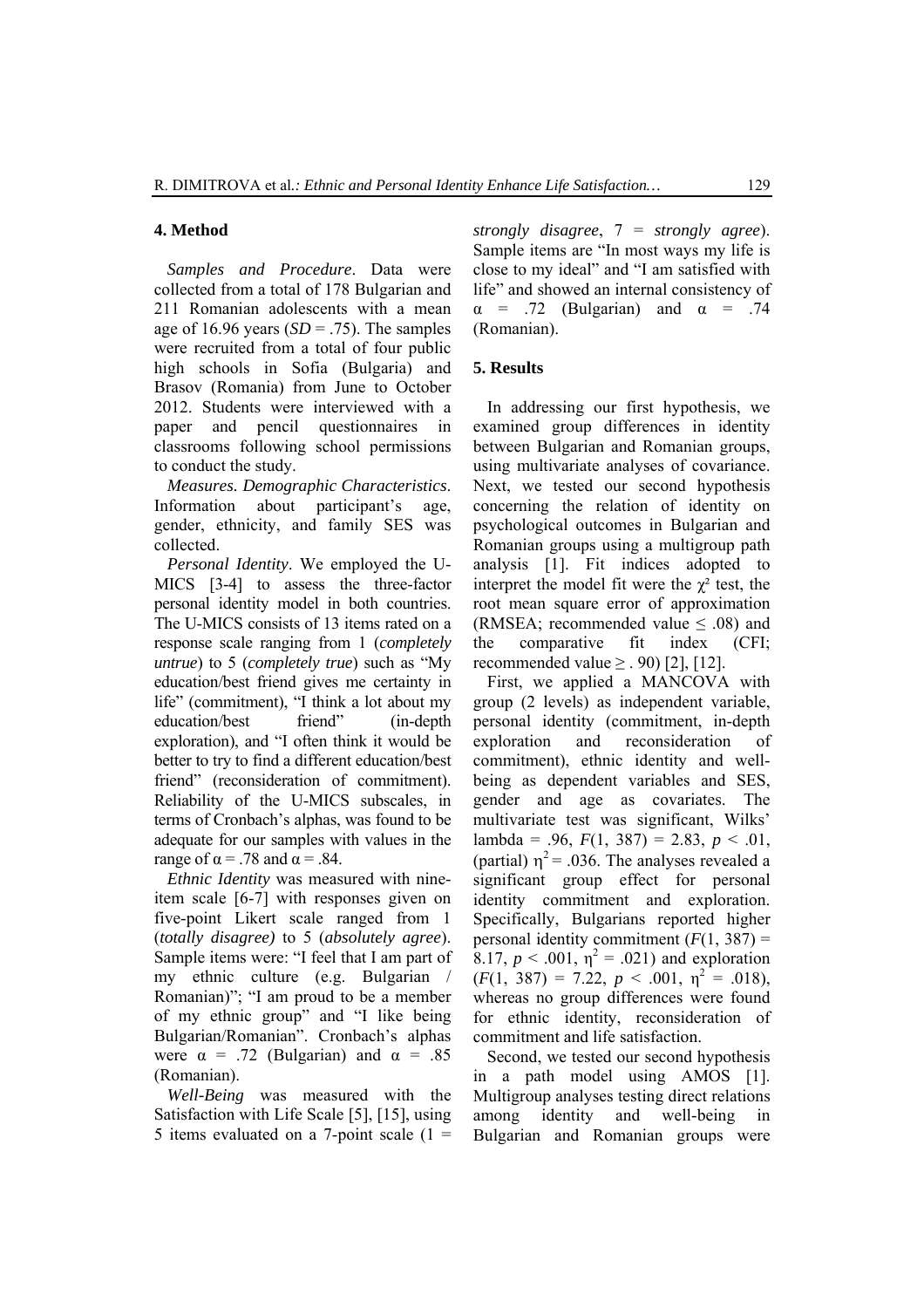computed. The structural weights model showed an excellent fit,  $\chi^2(19, N = 389)$  = 19.89, p = .069, CFI = .995, RMSEA = .051. The associations of identity and wellbeing within both groups were all

statistically significant. The path model shows that strong personal identity and feelings of ethnic identity enhance wellbeing in both groups (Figure 1).



Fig. 1. *Path Model for Ethnic and Personal Identity and Well-Being of Bulgarian and Romanian Youth* 

*Note.* The parameters represent standardized coefficients for the structural weights model. The loading for commitment was fixed to 0 in the unstandardized solution model. First parameter on the arrow is the coefficient for the Bulgarian sample, the second coefficient refers to the Romanian sample.  $\chi^2$  (19,  $N = 389$ ) = 19.89, p = .069, CFI = .995, RMSEA = .051. All parameters are significant at *p* < .001

### **6. Discussion**

The main objective in this study was to examine identity and well-being of youth from two former communist countries in Eastern Europe. Additionally, we sought to explore how identity influences well-being in these two groups testing direct relations between identity on psychological outcomes. With regard to our first hypothesis on group differences, only two personal identity domains differed significantly in Bulgarian and Romanian groups. Bulgarian participants, showed higher personal identity commitment and exploration, whereas no group differences were found for ethnic identity and reconsideration of commitment. Possibly, Bulgarian rather than Romanian youth are more exposed to issues related to their identity commitment and active exploration of identity options. Arguably, the higher SES status of Bulgarian group in this study may partly account for such difference as youth may have more stimulating environment in navigating their identity options. With regard to ethnic identity, we did not find group differences in the expected direction. This finding was not in line with our predictions and past research. A previous study confirmed that for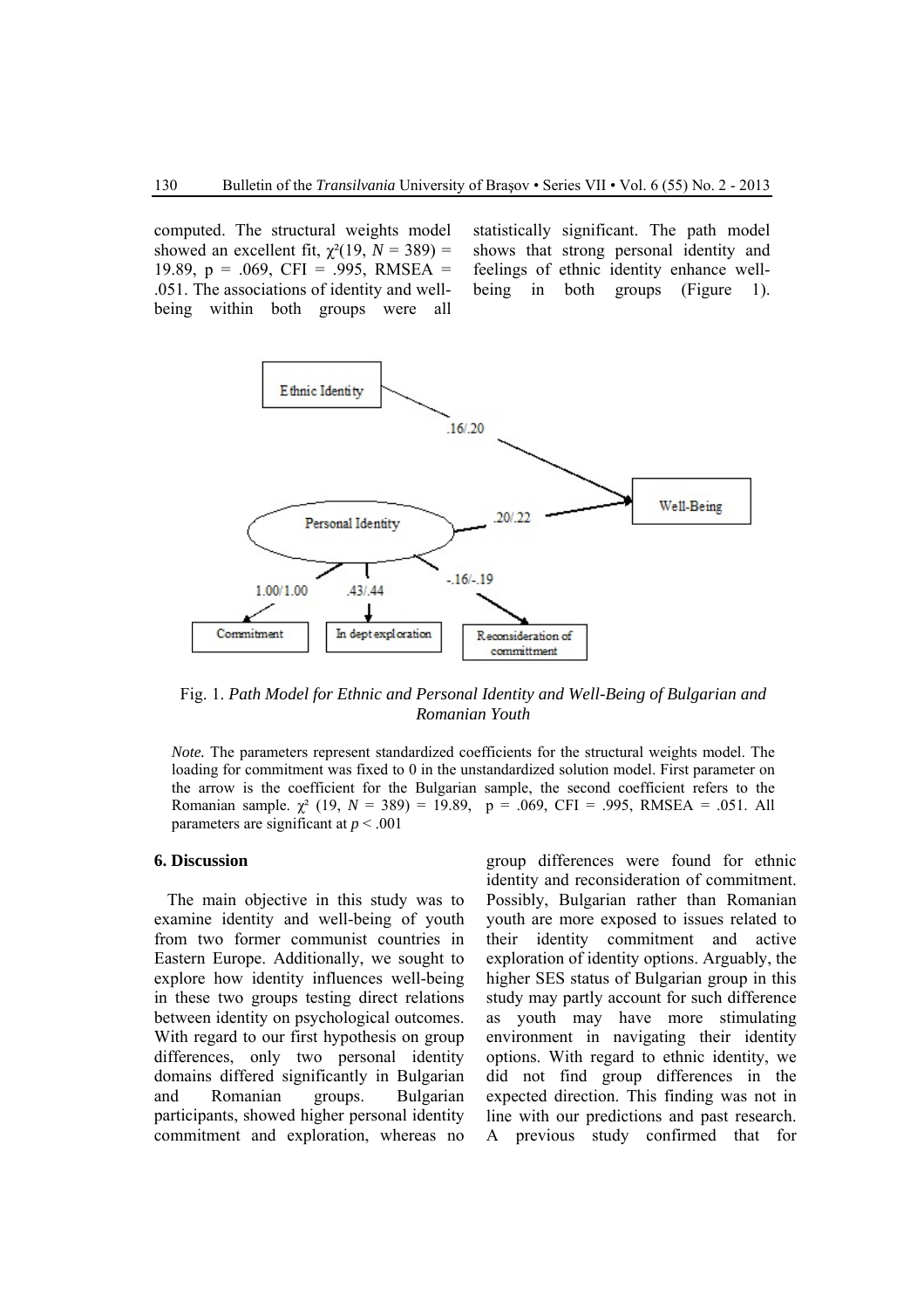Bulgarian youth, national attitudes toward their country and ethnic group are more important than for their Romanian counterparts [7]. The authors explain these differences in light of longer history of severe ethnic tensions and policy of assimilation and intolerance of ethnic minorities in Bulgaria compared to Romania. Therefore, Bulgarian youth may be more supportive of their ethnic identity as a reaction to perceived threat to their culture.

With regards to our second hypothesis, we found a consistent relation between identity and well-being outcomes in Bulgarian and Romanian groups. This set of findings provides additional evidence to previous studies on the relation between identity by replicating these in a sample of Bulgarian and Romanian youth. We can conclude that Romanian and Bulgarian youth develop a strong sense of personal and ethnic identity, which in turn fosters their psychological wellbeing. These findings also underscore important commonalities with respect to identification of youth living in two different countries – such that feelings of belonging to the ethnic culture as well as coherent sense of self, promote a greater sense of well-being.

Our findings provide a comparative perspective on identity in Bulgaria and Romania; however, there are some limitations that need to be addressed. One limitation of the present study is that our findings derive from Bulgarian and Romanian contexts. It may be advisable to sample adolescents in other countries in which youth might have different identity formation experiences. Further research is necessary to examine how aspects of commitment, in-depth exploration and reconsideration of commitment are represented across different conditions relevant for identity formation among youth in other countries. Additionally, future studies may include minority groups in the countries we have investigated here. Our study was concerned with mainstream samples only, thereby limiting our ability to generalize any observed effects to other groups in these countries. Additional replication in ethnic minority groups in Bulgaria (Turkish-Bulgarian and Roma) and Romania (Roma and Hungarian) may increase our confidence in the current findings.

In conclusion, we found support for the cross-cultural generalizability of the hypothesized model on identity and wellbeing. Our findings point out that strong identity commitment and exploration are more salient for Bulgarian compared to Romanian youth. However, despite such group differences in identity domains, we were able to provide empirical support for a model, showing that independently of cultural background, when youth feel good about their personal sense of self and ethnic culture, they achieve better psychological well-being.

# **References**

- 1. Arbuckle, J.: *Amos 19*. Crawfordville, FL. AMOS Development Corporation, 2009.
- 2. Browne, M.W., Cudeck, R.: *Testing structural equation models*. In: *Alternative ways in assessing model fit*, Bollen, K., Long, J.S. (Eds.). Sage Publications, Newbury Park, CA, 1993, p. 136–162.
- 3. Crocetti, E., Rubini, M., Meeus, W.: *Capturing the dynamics of identity formation in various ethnic groups: development and validation of a three dimensional model*. In: Journal of Adolescence 31 (2008) No 2, p. 207–222.
- 4. Crocetti, E., Schwartz, S., Fermani, A., Meeus, W.: *The Utrecht Management of Identity Commitment Scale (U-MICS): Italian validation and cross national comparisons*. In: European Journal of Psychological Assessment 26 (2010), p. 169–183.